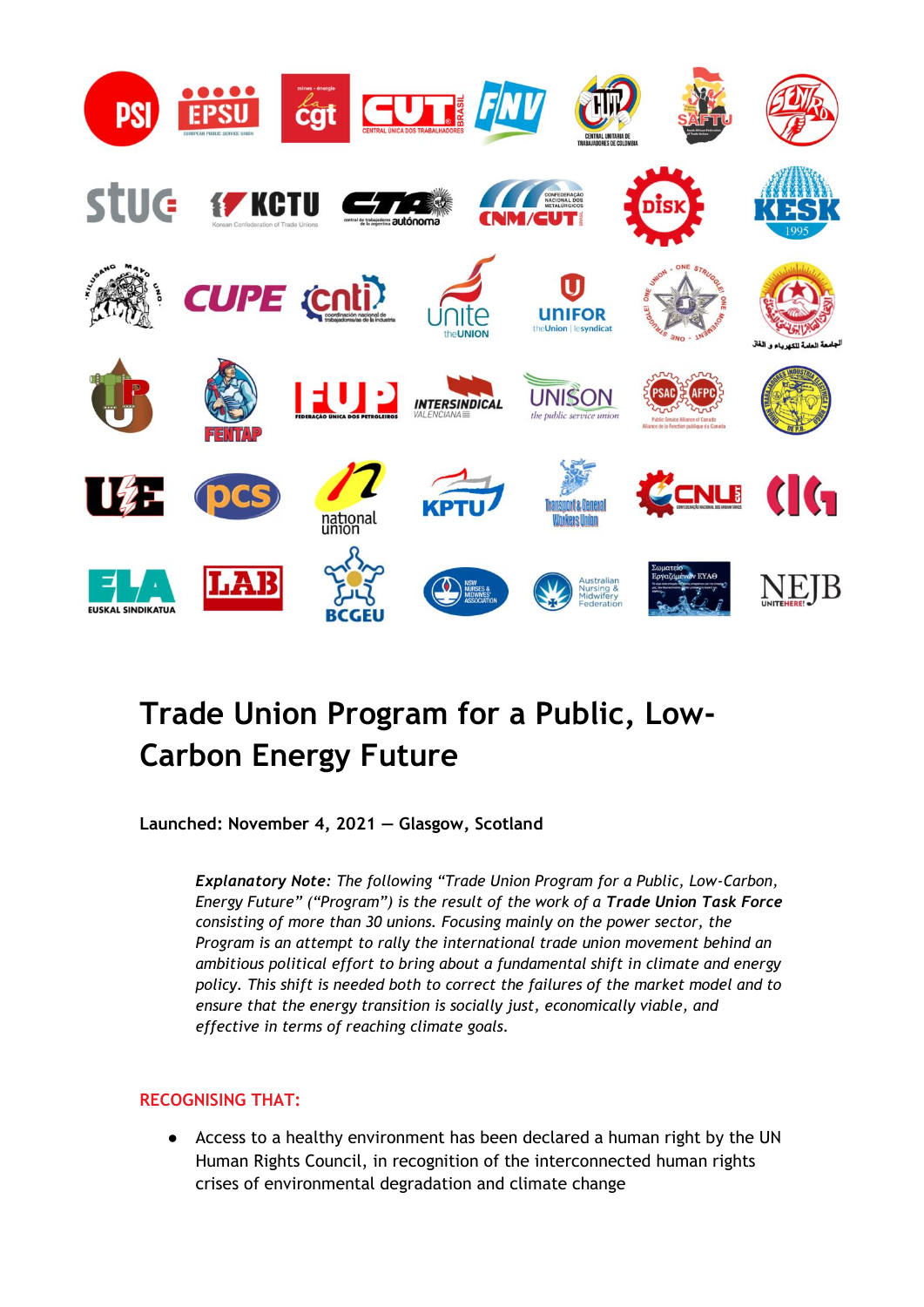- Lack of adequate access to energy remains a major source of poverty, inequality and insecurity, in violation of human rights and contrary to the aims of the UN's Sustainable Development Goals
- Widespread electrification of many energy-dependent processes will be necessary to meet agreed, science-based decarbonisation targets
- Ensuring access to affordable, safe, secure, reliable, low-carbon electricity will therefore be essential to meeting most future energy needs
- All known methods of capturing, transforming, and distributing energy for use involve some degree of environmental disruption
- Neoliberal climate and energy policies  $-$  which are tied to privatisation and commodification — have failed to halt the rise of greenhouse gas emissions
- Privatisation, marketisation, and liberalisation of electrical power systems have led to price increases, falling levels of service quality, and inadequate investment
- The transition required to meet decarbonisation targets will entail substantial changes affecting workers, especially in many energy-related areas of employment, and many of these changes may be very disruptive if their impacts are not addressed
- Many countries in the global south continue to face a crippling legacy of colonialism and debt, constraining their ability to procure the technologies and resources needed to ensure universal access to electricity

**THEREFORE, the signatories hereby endorse and agree to promote the following Trade Union Program for a Public, Low-Carbon, Energy Future as a framework for the energy transition and for future energy systems.**

# 1. FULFILL THE RIGHT TO ENERGY

- a) Recognise access to energy as a human right and a basic need
- b) Ensure the provision of electricity on a public goods basis
- c) Restore the obligation and the capacity of public agencies to eradicate energy poverty and precariousness

# 2. REVERSE NEOLIBERAL LAWS AND DIRECTIVES AFFECTING THE POWER SECTOR

- a) Dissolve wholesale, retail and capacity markets for electricity
- b) Remove privileges and legal protections for privately-owned Independent Power Producers (IPPs), including by potentially renegotiating and cancelling long-term power purchase agreements (PPAs)
- c) End public subsidies that "de-risk" investment and thus guarantee profits for private interests
- d) Restore the right of public bodies to regulate user prices in ways that promote fair treatment and energy efficiency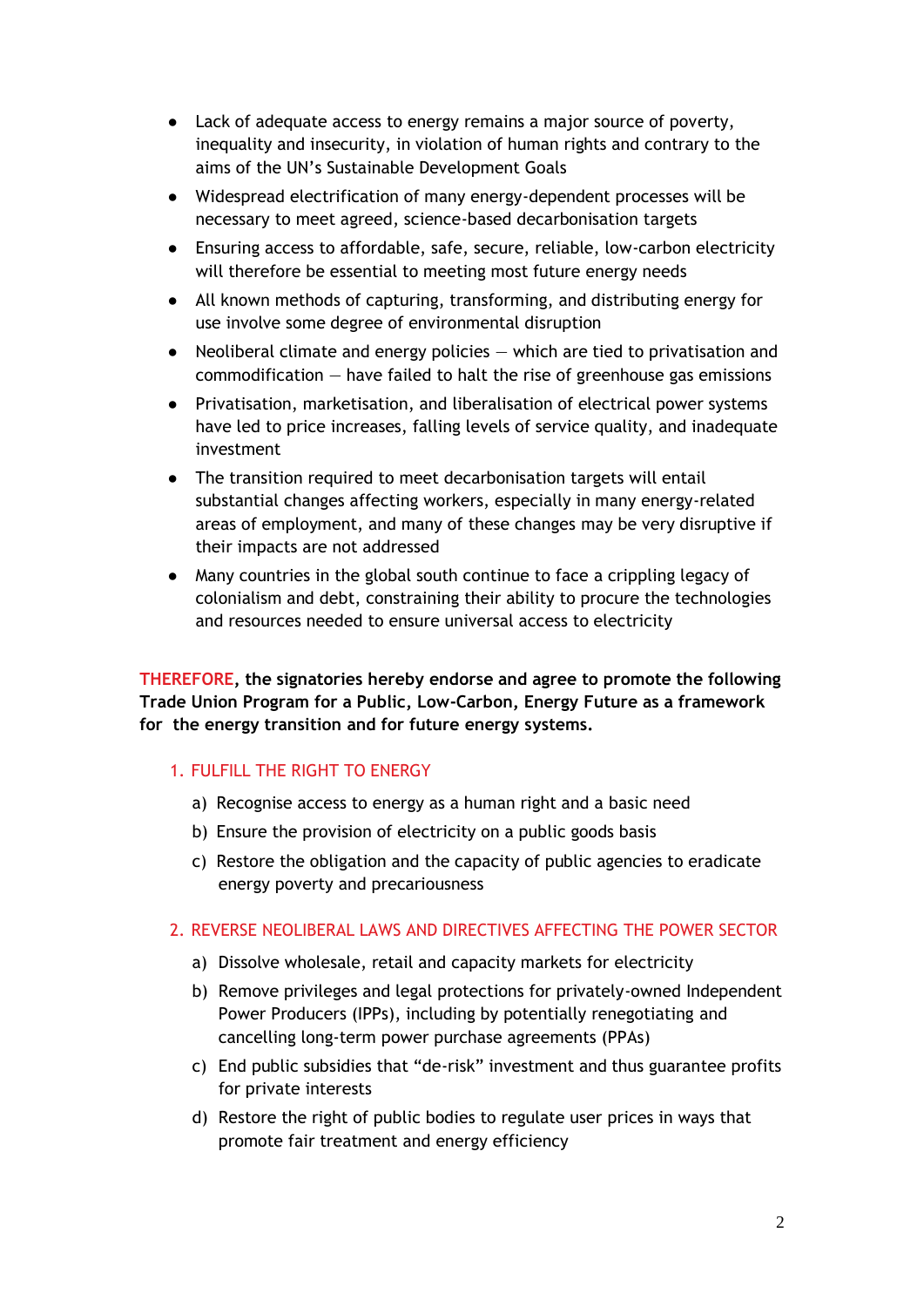#### 3. ENFORCE A NEW PRO-PUBLIC MANDATE

- a) Establish clear requirements and guidelines for public power companies to drive the energy transition in ways that meet the needs of people and protect the environment
- b) Stop the further privatisation of power sector assets and services
- c) Reclaim power sector companies to public ownership where they have been privatised
- d) Fully re-integrate ("re-bundle") power generation, transmission, distribution, and grid management functions
- e) Ensure that all resources and essential energy-related technologies are publicly owned and managed in a manner consistent with a global public goods approach
- f) Ensure that energy-related R&D, waste management, treatment, recycling and all related services are under public ownership
- g) Seek to develop, in conjunction with indigenous peoples, in order to obtain their free, prior and informed consent, a vision and plan for their relationship to public energy systems that protects indigenous laws and treaties

#### 4. ESTABLISH A PUBLIC, PLANNED APPROACH TO ENERGY TRANSITION

- a) Demand that national governments and multilateral bodies conduct a rigorous and ongoing assessment of decarbonisation technologies and pathways, informed by clear environmental, societal and social criteria
- b) Diversify production of technologies across countries and regions in order to create jobs by developing local industrial capacity
- c) Mandate ambitious economy-wide energy efficiency and conservation targets
- d) Implement national, regional, or municipal public works programs to achieve energy efficiency and performance objectives
- e) Assess the potential and/or need for distributed generation on a case-bycase basis

#### 5. INTRODUCE DEMOCRATIC GOVERNANCE AND CONTROL

- a) Involve workers and users in democratic decision-making processes with the statutory duty to operate in a manner consistent with the long-term interests of people and the environment
- b) Maintain an ongoing democratic public debate on subjects around the energy transition
- c) Ensure formal representation of workers, users and elected officials on the boards of directors of reclaimed public companies
- d) Create user rights councils to keep public companies accountable for achieving social and environmental objectives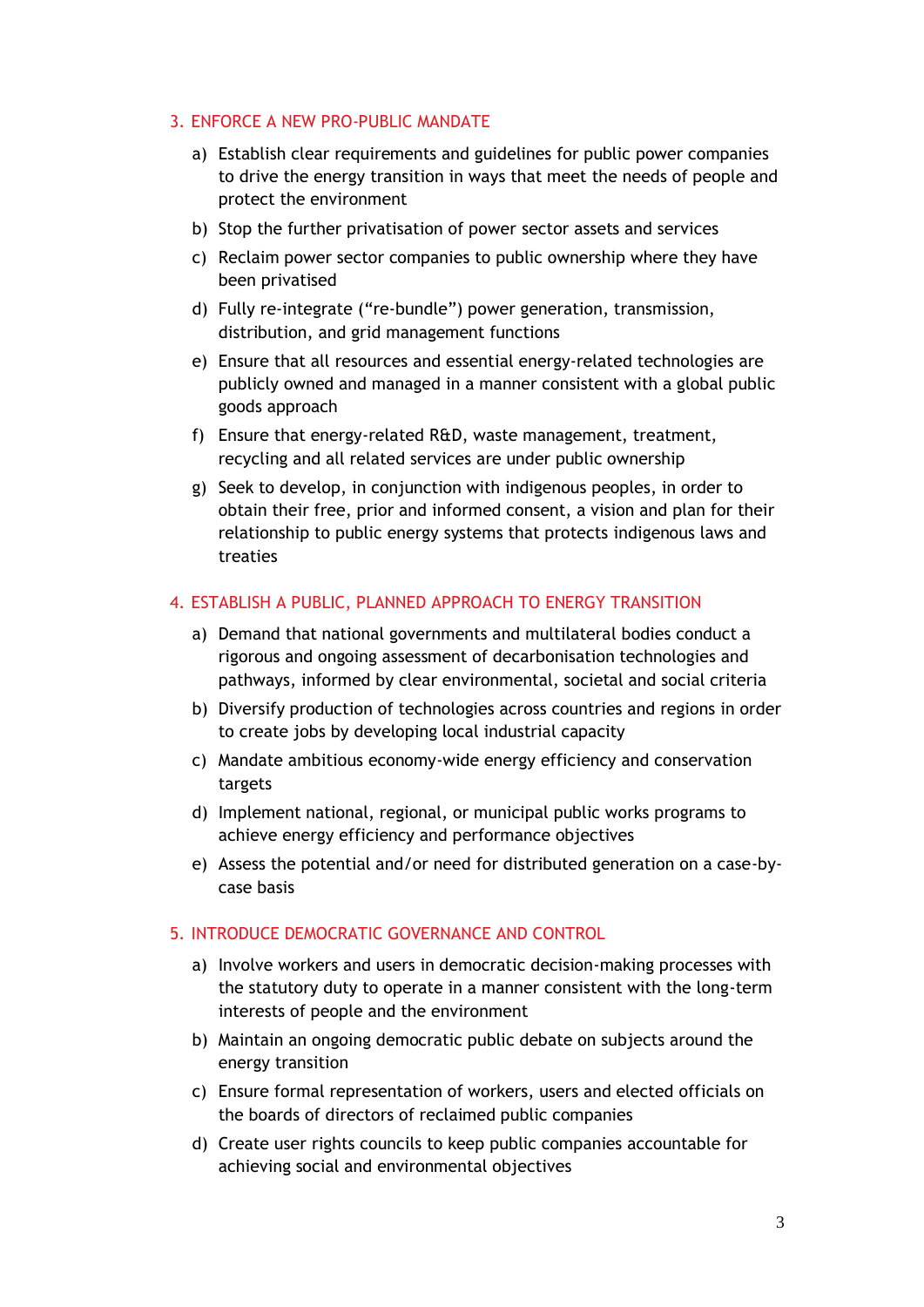e) Ensure that proposed new infrastructure projects comply with strict environmental standards and contribute to the well-being of local populations

#### 6. PROVIDE A HIGH LEVEL OF COLLECTIVE GUARANTEES FOR EMPLOYEES

- a) Require public energy companies to be adequately staffed and funded in order to ensure quality service
- b) Value the professional skills of the workforce and continuously invest in education and training
- c) Ensure that operations and working conditions meet the highest safety standards
- d) Guarantee whistleblower protections for employees

# 7. PUBLICLY FUND THE ENERGY TRANSITION

- a) Make full use of public spending power to finance the transition as a public good
- b) Undertake direct public procurement on the best terms possible
- c) Cancel all public debt that inhibits the ability of former colonised countries to pursue an energy transition and to meet basic needs within a framework of energy self-determination
- d) Establish or improve multilateral financing mechanisms to ensure access to essential energy-related components and equipment for countries facing financial, material or other resource constraints

# 8. ESTABLISH A GLOBAL PUBLIC GOODS FRAMEWORK FOR MULTILATERAL **COOPERATION**

- a) Abolish intellectual property restrictions adopted under the WTO, Energy Charter Treaty, and other bilateral and multilateral trade agreements that currently impede a just energy transition for many countries
- b) Build "public-public partnerships" to strengthen skills and knowledge sharing, technical cooperation, etc., between public power sector entities on a not-for-profit basis, including to disseminate technologies and skills globally
- c) Ensure that multilateral development banks provide sufficient support to public entities in developing countries to enable the delivery of universal low-carbon electrification with reliability of service

# **SIGNED (list in formation):**

- 1. Public Services International (PSI)
- 2. European Federation of Public Service Unions (EPSU)
- 3. National Federation of Mines and Energy, France (FNME-CGT)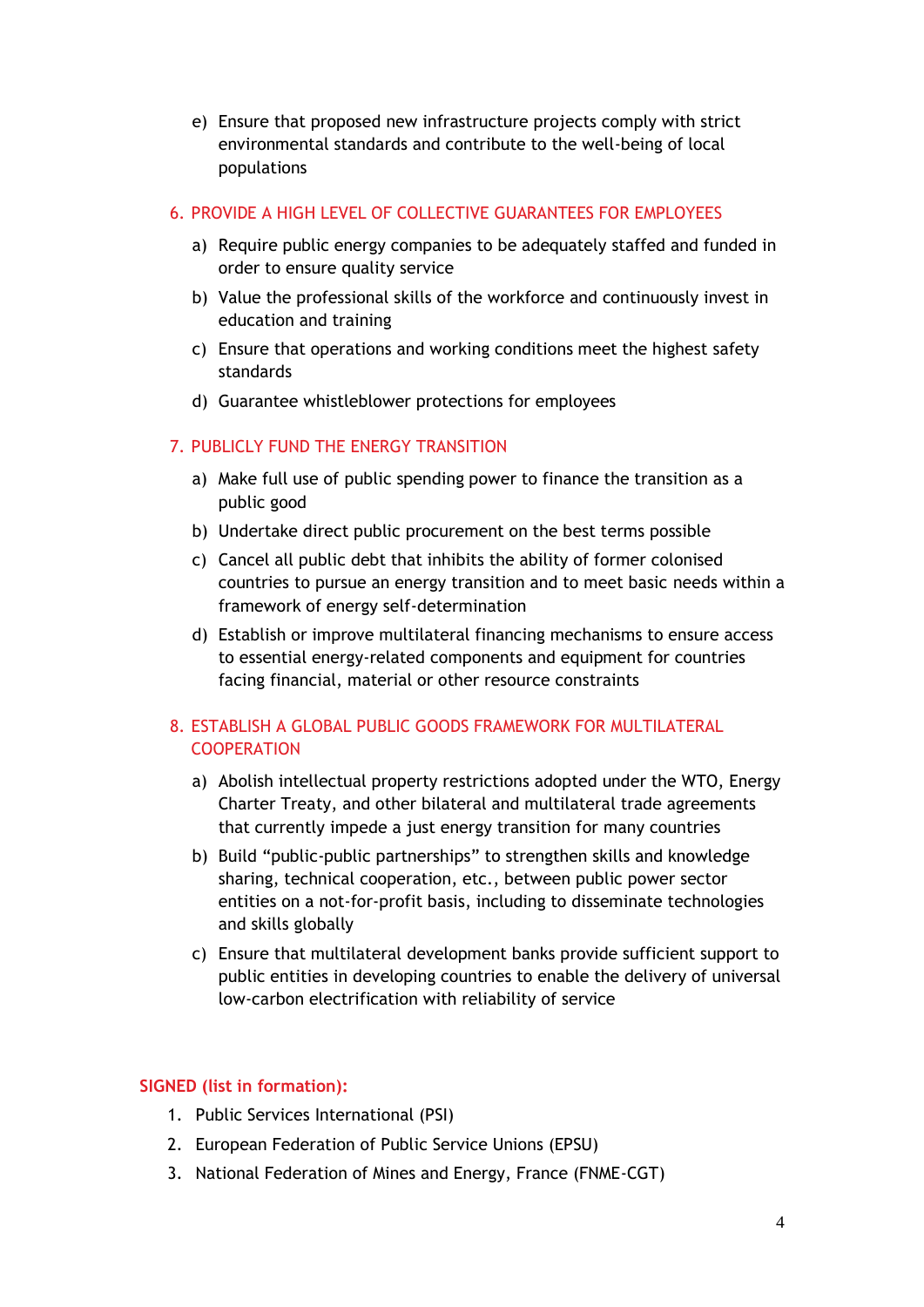- 4. Scottish Trades Union Congress (STUC)
- 5. Federation of Dutch Trade Unions (FNV)
- 6. South African Federation of Trade Unions (SAFTU)
- 7. Oilfield Workers Trade Union of Trinidad and Tobago (OWTU)
- 8. Autonomous Argentinean Workers' Central (CTA-A)
- 9. SENTRO Philippines
- 10. Confederation of Revolutionary Trade Unions of Turkey (DISK)
- 11. Confederation of Public Employees' Trade Unions (KESK)
- 12. National Coordination of Industrial Workers' Organizations (CNTI)
- 13. Intersindical Valenciana
- 14. New South Wales Nurses and Midwives Association
- 15. Electrical Industry and Irrigation Workers Union, Puerto Rico (UTIER)
- 16. Unite the Union, UK
- 17. Public and Commercial Services Union, UK (PCS)
- 18. Galician Unions Confederacy (CIG)
- 19. National Union of Public and General Employees, Canada (NUPGE)
- 20. Central Unitary Workers' Union of Colombia (CUT Colombia)
- 21. Canadian Union of Public Employees (CUPE)
- 22. General Federation of Electricity and Gas—Tunisian General Labour Union (UGTT)
- 23. Public Service Alliance of Canada (PSAC-AFPC)
- 24. Basque Workers' Solidarity (Eusko Langileen Alkartasuna ELA)
- 25. UNISON, UK
- 26. Unite Here! New England Joint Board (NEJB)
- 27. Australian Nursing & Midwifery Federation
- 28. EYATh water workers union from Thessaloniki, Greece
- 29. CUT Brazil
- 30. UNIFOR, Canada
- 31. Korean Public Service and Transport Workers' Union (KPTU)
- 32. Federation of Drinking Water and Sewerage Workers, FENTAP, Peru
- 33. National Union of Petroleum Technicians and Professionals (UNTyPP), Mexico
- 34. Nationalist Workers' Committees (LAB), Basque Region
- 35. Transport and General Workers Union, Malawi (TGWU)
- 36. Korean Confederation of Trade Unions (KCTU)
- 37. National Confederation of Metalworkers of CUT (CNM-CUT), Brazil
- 38. Oil Workers Federation of CUT (FUP-CUT), Brazil
- 39. National Confederation of Urban Workers of CUT (CNU-CUT), Brazil